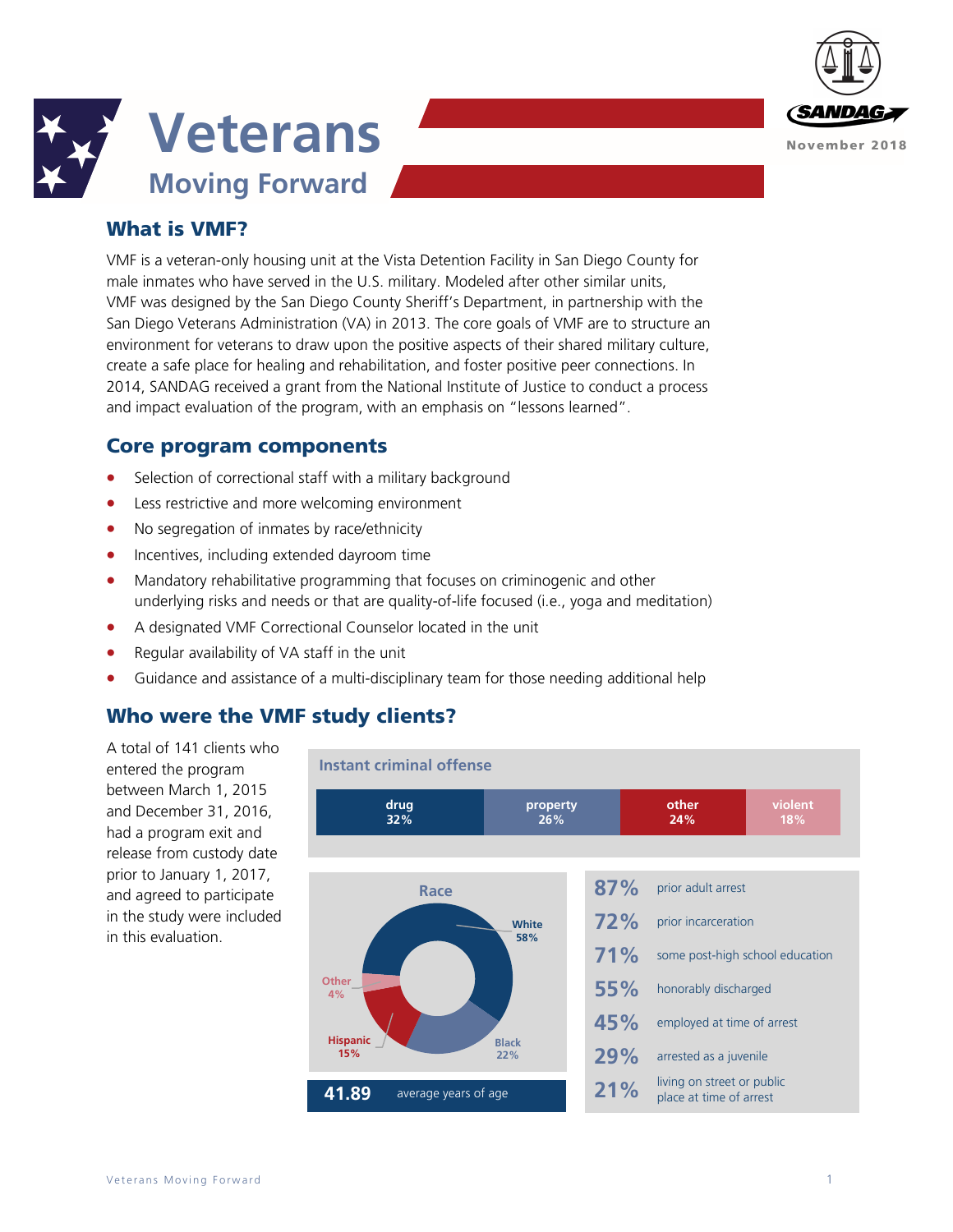## Client needs and how they were met

*Highlight 1* Clients attended an average of 14 different classes and ranked an average of 13 as "very useful" or "useful". The highest rated classes and programming included meditation, Thinking for a Change (i.e., cognitive-based therapy), and Critical Thinking.

*Highlight 2* More than 4 in 5 clients surveyed at six-months following release from jail reported that many of their needs were met, either in custody, in the community, or both. However, as described in the full report, each of these needs was more likely to be met in custody, versus in the community, suggesting the need to strengthen the aftercare component of the program.

*Highlight 3* The linkage between the Sheriff's Department and the VA and the ongoing connection of the VA to the VMF clients are important program components. Feedback from clients revealed that the veterans appreciated the availability of the VA staff, but that satisfaction was related to availability and fewer clients than may have been expected received VA services upon release into the community.



#### **Percent of clients that reported their need had been met by follow-up**





VA staff were described by clients as treating them fairly, having information that is useful, and motivating them to make positive change.

Clients who met every other week or more often with the VA Social Worker or Benefits Worker were significantly more satisfied with the services received.



3 in 5 clients at follow-up reported receiving services in the community - 44% from the VA and 31% from another service provider.

### **Staff perception of the VMF unit compared to traditional units**

**83%** More respect between staff and inmates

**75%** Inmates commit fewer rule violations

**70%** Inmates trust staff more

**64%** Inmates are more motivated to participate in programming

**62%** Inmates of different races get along better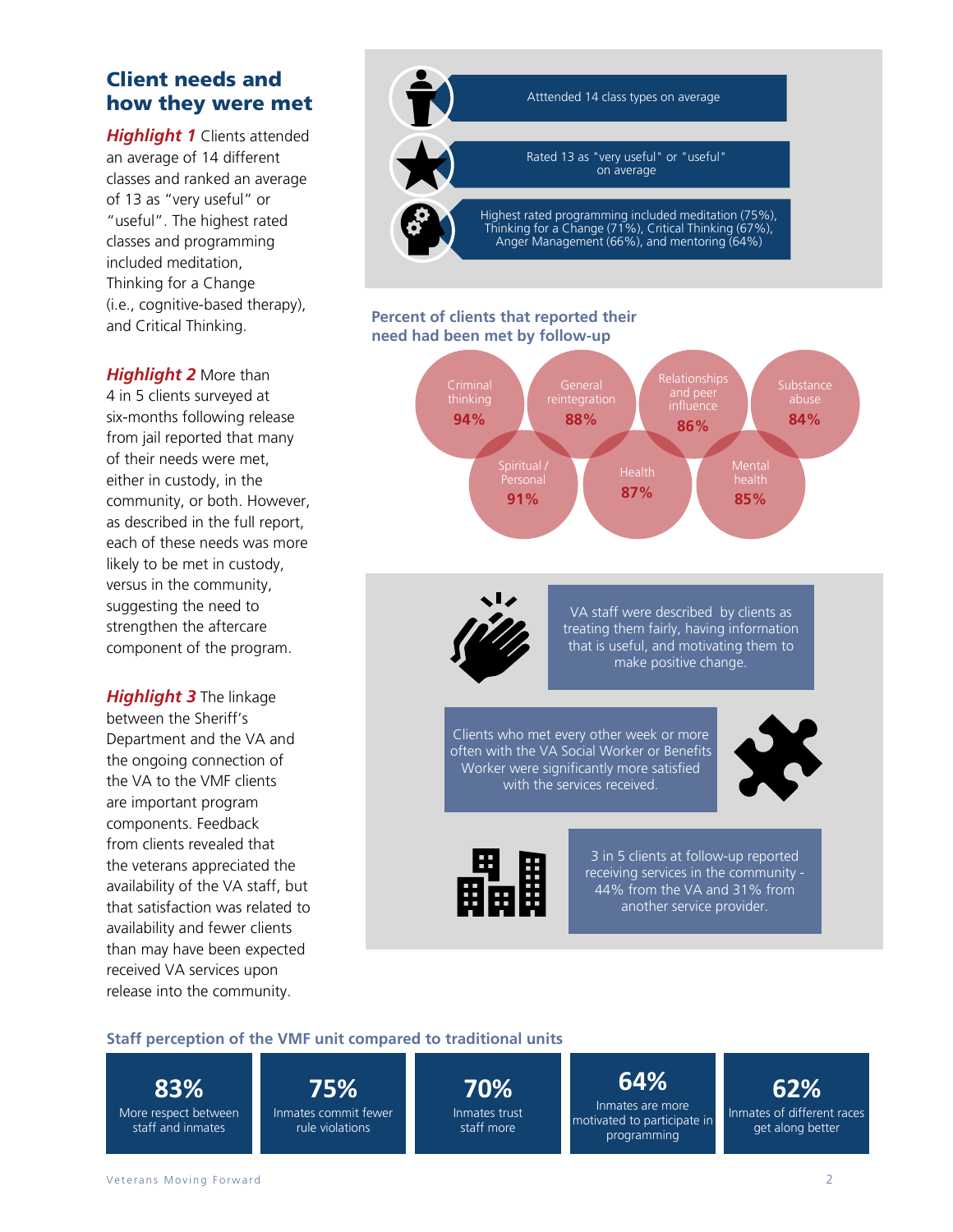## Outcome evaluation results

*Highlight 1* Almost every client said he would recommend the program to another veteran, almost 9 in 10 reported that the program had prepared him for reentry, and 3 in 4 of those homeless at intake reported having a more stable living situation at follow-up.



**Highlight 2** The theory that a veteran-only module would decrease behavior issues was confirmed with only one percent of VMF clients studied having a rule violation, compared to 43 percent of a historical comparison group of veterans.



**Highlight 3** When controlling for differences between the VMF clients and a historical comparison group of veteran inmates, VMF clients were significantly less likely to have a conviction for a new offense in the 12-months following release.

#### **Probability of a conviction for new offense 12-months following release**



### Lessons learned

**Highlight 1** A number of the lessons learned from this evaluation focused on balance – that is, broad eligibility criteria versus more thorough screening to ensure clients who enter the program are motivated; not having to rely on grant funds, but then relying on strong collaboration and volunteers for programming; maintaining security while also creating an environment conducive to healing and learning; acknowledging senior facility staff will transfer and supporting this professional growth, while ensuring the program continues to be supported; expanding a program to meet need, while ensuring core components are able to retain their fidelity; and keeping clients engaged with full-day programming while also considering that some programming may not apply to every client.



**Highlight 2** Three factors that were identified repeatedly as "what worked" by both staff and clients included the emphasis on classes (such as Thinking for a Change) that addressed criminal thinking, staff who had a military background and/or demonstrated their trust and respect for clients, and an environment where veterans felt safe to work through their issues.

**Highlight 3** Two areas that were identified that could be strengthened included aftercare upon release and stronger linkages to such services as housing, employment, and basic needs, as well as more training for staff working in the unit – either on military culture or evidence-based practice.